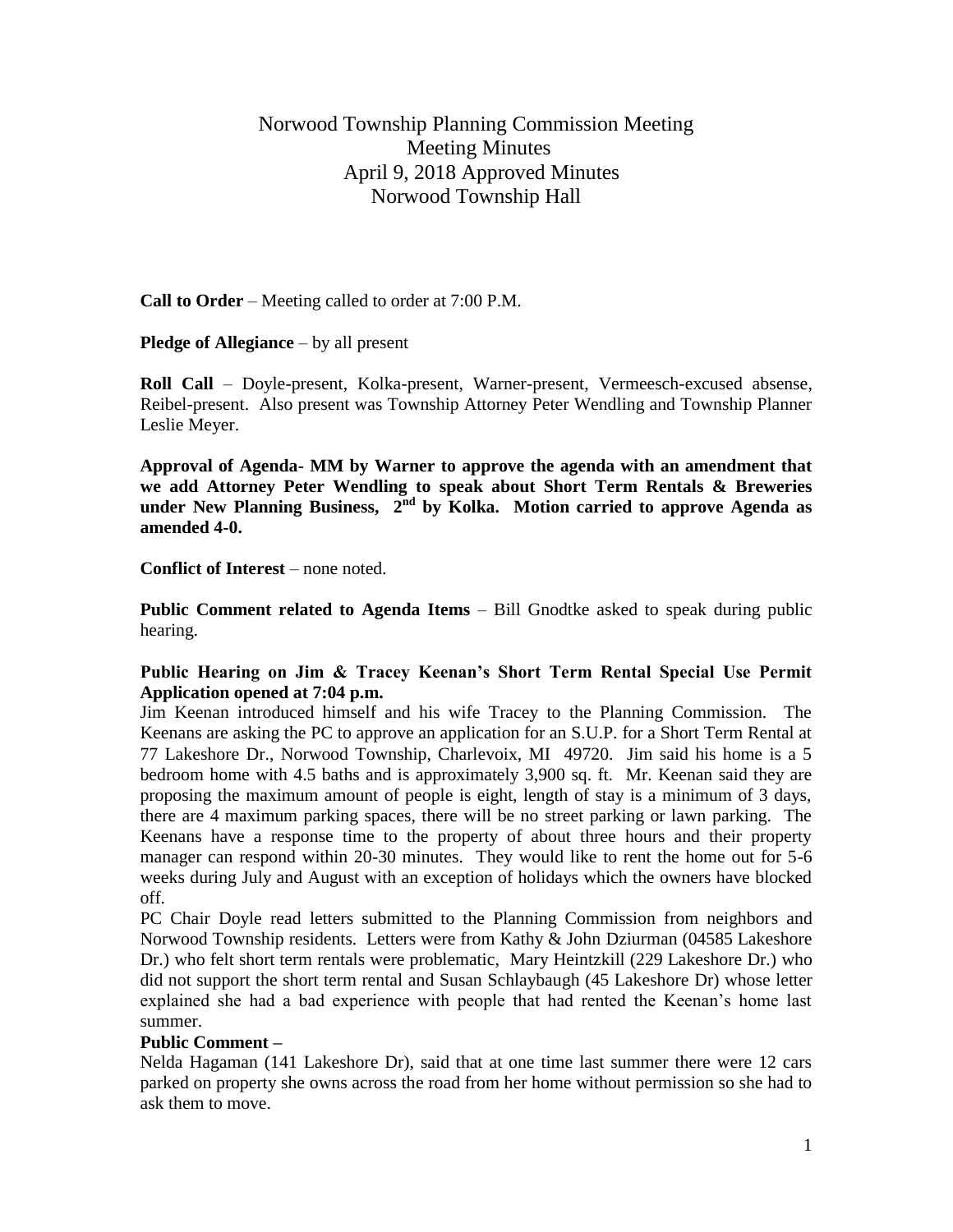Bill Gnodtke (00856  $1<sup>st</sup>$  St) said he supports property rights and asked the PC if this will be a singular application or if this will be a move to change the ordinance. He stated he would like the PC to work on short term rentals as a whole and not force an applicant to applicant situation. He said PC is best served if they make short term rentals part of the ordinance as there are other rentals that may be out there that are not compliant.

Doug Seaney (Gennett Rd. property owner) & (7777 Glenbay, Antrim Dells), stated he supports property rights but feels property owners need to go by laws on the books and if there are issues then the Sheriff needs to be called to handle. He suggested fees be put in to place for any violations but he supports the S.U.P application be approved.

Mike Spilis (4505 Lakeshore Dr) said he has received several calls from non-happy residents and suggests people call when there are issues but said he feels they don't want to call.

Bill Lovitt (4467 Lakeshore Dr) said the neighborhood is quiet when others leave and would like to keep the neighborhood quiet and would like to sure there is an ordinance in place to keep neighbors happy.

## **Public Hearing Closed at 7:30 p.m.**

## **Discussion regarding S.U.P. Application Request –**

Planner Meyers spoke about rules that are now in place. She stated short term rentals are allowed and explained how that is applied to S.U.P requirements.

Attorney Wendling pointed out items that need to be addressed pertaining to the application:

-Home to be rented for 6 weeks during the summer months

-Four vehicles maximum

-Property Manager, Ron DePotte, be accessible to Township Officials

-Quiet Time from 10p.m. to 9a.m. Levels that would not disturb neighbors

-Maximum 8 occupants at one time

-Garbage must be in bins and picked up on a regular basis

-Trespassing issues must be addressed

-Set up Property Boundries

PC discussion included: Copy of contract needs to be provided, Four vehicles maximum, six week rental in summer months, Property Manager be on call 24/7, Eight person maximum, Quite hours of 10pm-9am, property line/boundry markers, making sure seven findings of fact are met and no excess garbage. PC agreed that if SUP Application is approved then the above eight conditions must be adhered to.

Planner Meyers requested the site plan be waived since there are no changes to the property. Meyers read the seven findings of fact.:

1. Plot plan information is sufficient to address the special use request.

2. The proposed use is compatible with uses on surrounding land.

3. The proposed use is adequately served by essential public facilities and services.

4. The limit of 4 cars for renters minimizes the impact of the traffic generated by the proposed use.

5. With the oversight by a management company or local representative, the proposed use does not involve any activities, processes, materials, equipment, or conditions of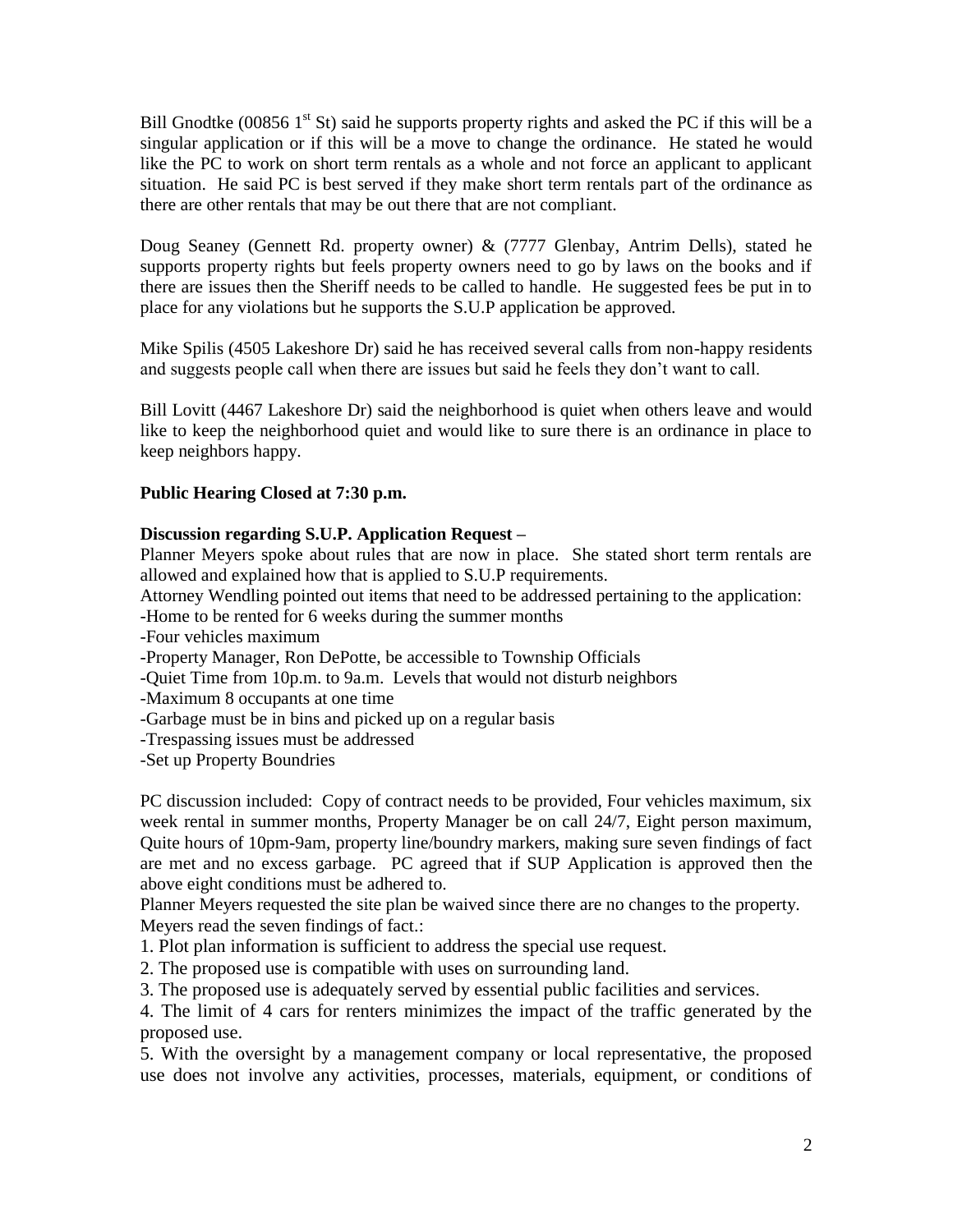operation, and is not located or designed so as to be detrimental or hazardous to persons or property or to public health, safety, and welfare.

6. The use proposed can have a positive impact on the Economic Well-Being if properly managed.

7. The property is currently compatible with the natural environment and conserves natural resources and energy and the proposed use, when properly managed, will not change that

**MM by Kolka to approve Special Use Permit Application #C-2018-006 submitted by Jim & Tracey Keenan based on the seven Findings of Fact with the eight conditions stated as follows:**

**-Home to be rented for 6 weeks during the summer months**

**-Four vehicles maximum**

**-Property Manager, Ron DePotte, be accessible to Township Officials**

- **-Quiet Time from 10p.m. to 9a.m. Levels that would not disturb neighbors**
- **-Maximum 8 occupants at one time**
- **-Garbage must be in bins and picked up on a regular basis**
- **-Trespassing issues must be addressed**
- **-Set up Property Boundries**

**2 nd by Reibel. Roll call vote: Reibel-yes, Kolka-yes, Doyle-yes, Warner-yes. Motion carried to approve application 4-0.**

**MM by Warner to waive site plan for S.U.P. Application #C-2018-006, 2nd by Reibel. Motion carried to approve 4-0.**

**Approval of March 12, 2018 Meeting Minutes – MM by Warner to approve the minutes as presented, 2nd by Reibel. Motion carried to approve Minutes 4-0**

**Zoning Administrator's Report –** Read by Meyers and Available on Township web site.

#### **New Business –**

Discussion by Attorney Wendling and PC on Short Term Vacation Rentals. Suggested this be addressed before more applications are submitted . Things that should be discussed are police power licensing ordinance, moratorium to stop short term rentals in order to set up ordinance, fees; annual or one time, Township Board create Police Power Ordinance. There were also discussions on Wineries and entertainment venues, ie. Reception halls/barns.

#### **Old Business –**

Due to the time of the current meeting running long the PC agreed to table discussion on the Ordinance updates but would like to set up a time before the next meeting to work on the ordinance. This would be available to the public and will be announced on the web site and at the Township Hall when a meeting time is agreed upon.

**Announcements & Correspondence –** Miscellaneous correspondence read by Chair.

**Next Planning Commission meeting will be May 14, 2018 at 7:00pm at the Norwood Township Hall**